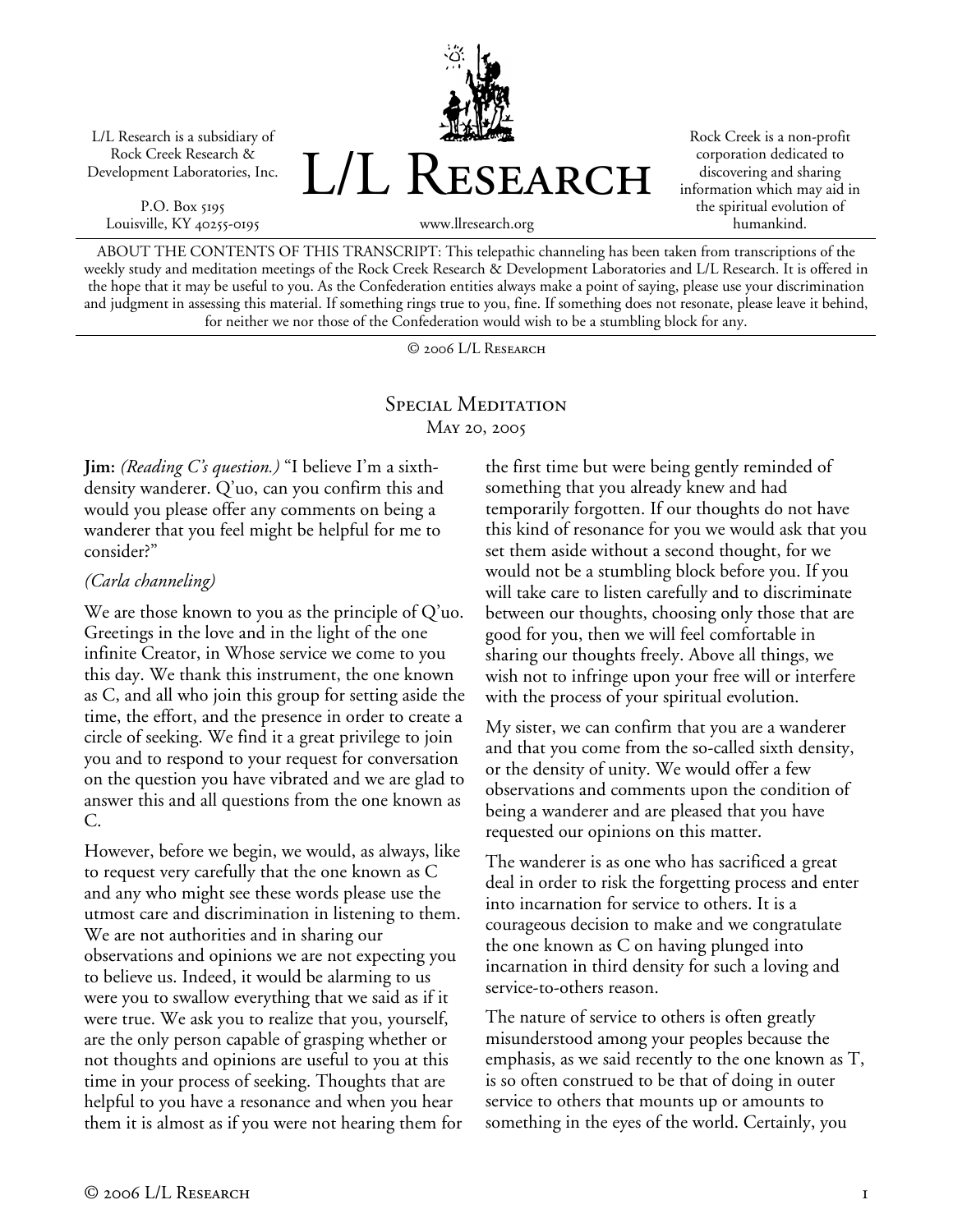have already in this incarnation offered service to others of a substantial kind that has indeed come to the notice of the world. However, we ask you to think of yourself as a crystalline being whose nature is basically to share your beauty with the world, with yourself, and with the infinite Creator. If you can think of yourself as a gem or a crystal, then you shall be able perhaps to come close to understanding what we are talking about when we say that the heart of service to others is in the essence of your being rather than in the details of your outer service.

When you observe a crystal or a gem, you are content simply to gaze upon its beauty. You can see the way the facets of the gem catch the light and you can see the beauty radiating from those points of light and from the true colors evident in the gem or the crystal. You do not demand of the crystal that it do something but rather you behold its beauty and it, in its own way, changes you for having beheld it. This is the nature of your own being as well. You have come among the people of Earth to be, to breath the air, to open your heart, and to gaze with love and compassion upon the world that you see before you in this moment. All that you are is gathered together in your heart and is radiating from you as the light within the lighthouse radiates out into the air, into the atmosphere, to greet all who come near it and enjoy the beauty of its radiance. The one known as Jesus the Christ said that it was a good thing for entities to allow their light to shine before humankind and not to hide it under a shade. Above all, my sister, we would encourage you to do just that: to let your light and your truth shine before all of those with whom you come in contact.

We are not encouraging you to share ideas or other items of belief, for we would not be encouraging you then to be but to do. We simply encourage you to find your way into your open heart and to do the work that is necessary in order to keep that heart open. Your essence is locked up in this very sacred space. When you awaken in the morning, before you even rise from your bed, we would encourage you to center into that heart, that sacred space within you where the Creator Itself dwells; to touch into the very center of your being and, at each point during the day when you feel yourself being pulled away from that center, when you can and when it is convenient, take a moment, gently and firmly, to move your consciousness back to its center, and let it shine.

All that you are is in that radiant energy and we assure you, my sister, that those things that you and the Creator have prepared together for you to do as outer service will be magnetized to you and will come to you as you are ready to pick them up and do them. Awaken each day, my sister, knowing that this will be a productive day. This day shall be your gift to the one infinite Creator.

My brother, would you please vibrate the second question?

**Jim:** *(Reading C's question.)* "I've received memories of past lives that relate directly to people currently in my life. This leads me to believe that I am trapped in karma. Can you confirm? And if the answer is "Yes," can you advise me as to what ways I can balance these karmic debts? If you are unable to confirm that I am karmically trapped, can you comment on this concept in any way helpful to me at this time?"

We are those of  $Q'$ uo, and are aware of your query, my sister. My sister, we cannot confirm that you are trapped in what you and this instrument both call "karma." There are entities who are trapped in adhering karma and who have come to this incarnation in order to find balance and forgiveness of a pattern into which not only you but another entity are caught together. However, my sister, this is not your situation. In fact, you entered into your present incarnation free of any adhering karma and, with regard to the one known as T, in a situation of balanced karma wherein you both have worked before as a team. This teamwork extends beyond you and the one known as T into unseen realms, for there are those of your social memory complex within unseen realms both inner and outer, that is, both native to this planet and beyond this planetary orb, that are also involved in helping you and the one known as T move forward in those goals to which you both have dedicated yourself towards accomplishing within this incarnational experience. In this way, you are set up very solidly in terms of being surrounded by many unseen friends and with a very strong system of guidance that is available to you.

We are, however, aware that your query involves the reason for your awareness of other entities' patterns and we would at this time offer a few comments on the kind of service for which you provided yourself with this information as a part of, shall we say, your personality shell. Before incarnation, you and your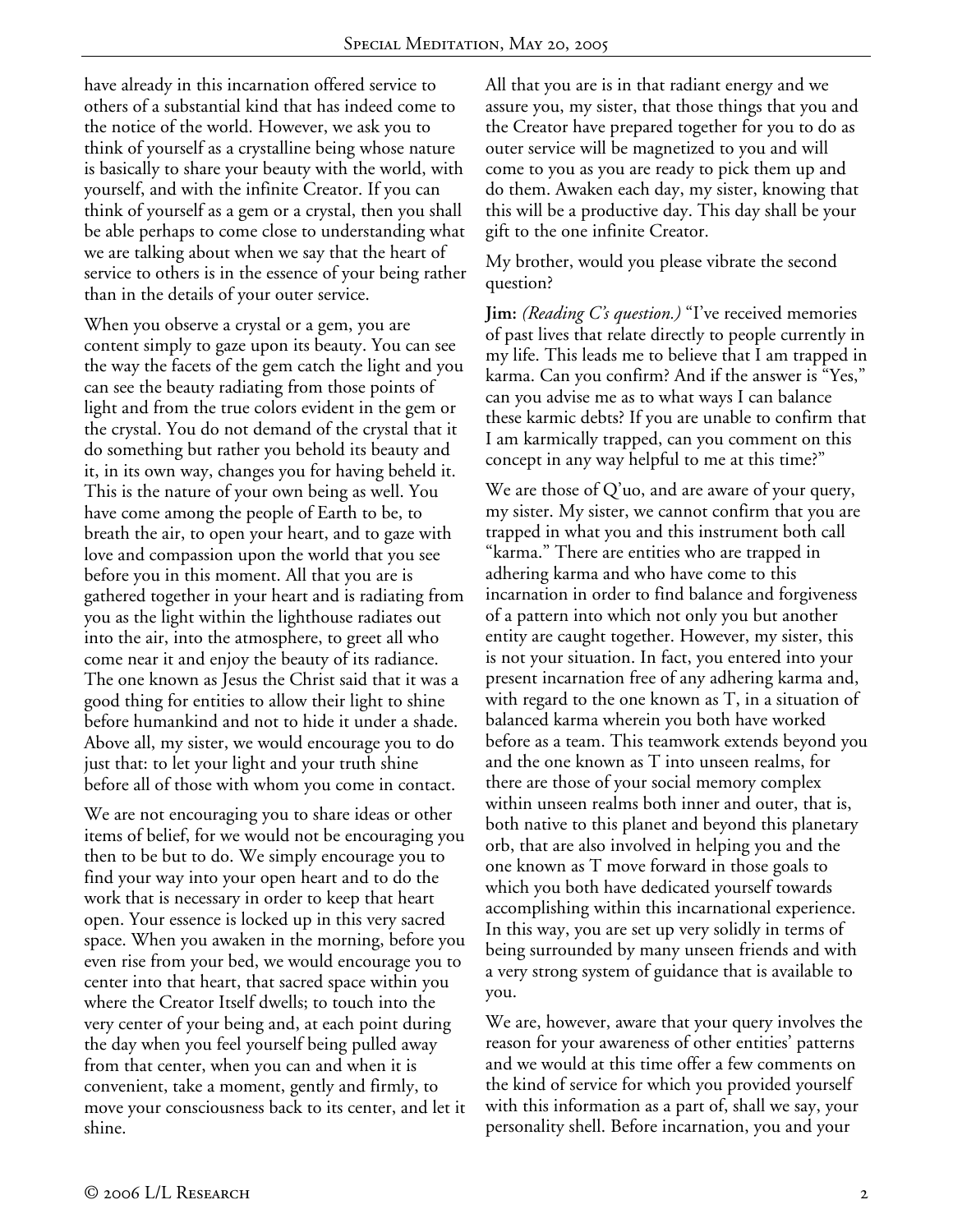guidance system together spoke in many different ways concerning the hopes that you personally had for your service to the people of planet Earth. You responded greatly to the concept of helping all of humankind and yet there is a portion of your soul stream that wished to bring service down to the small details and to the individual entities that you would meet within this incarnation. It was your hope that, by giving yourself these awarenesses of the subconscious material involved in the entities with whom you came in contact, you would be able to see into these patterns in a way that was filled with compassion and unconditional love.

You have, in past incarnations and between incarnations, done a good deal of work in loving entities and whole cultures and societies. This is an activity which involves a great deal of concentration and focus for in doing this work you are not accomplishing anything but the radiation of absolute love as a coherent stream, rather like what this instrument would call the stream of a laser, so that the entity or civilization upon which you bent your loving gaze would feel there was absolutely no doubt that they were loved. This stream of love, through time, regardless of all obstacles, is an activity at which you have in the past been extremely good. It was your hope that during this incarnation as well and in spite of every obstacle thrown up by the many distractions offered by the physical body and the stray emotions of the personality shell of that body, you would, when prompted by being around entities which were in need of this kind of reassurance, be able to love, not simply in general but very specifically, according to the subtleties and nuances of the patterns of personality and the dynamics of that personality's interaction with what you could call the forces of polarity; [that you would] be able to envelop and embrace them in the light of your living and consciously sent love. Many are the entities which are not vulnerable to love offered in open communication because of damage that is done to them in their past within [this] incarnation. The gift that you are able to give to these entities, without any obstacle or resistance on their part, is this unspoken, unannounced, silent radiation of unconditional love.

We are not suggesting that you have nothing to offer such entities. We are simply suggesting that the service which you created for yourself before incarnation having to do with this ability to perceive

patterns within other entities was simply to be there for them as a loving presence. It would not be surprising to us if entities which had found their icy hearts thawing in the presence of your loving heart began to find it possible to enter into communication with you. And certainly, my sister, you are free to offer any information and inspiration that comes to you if such communication is undertaken by the other self whom you are loving. Nevertheless, we ask you to realize that this is as, what this instrument would call, the icing on the cake. It is wonderful if you are able to share helpful thoughts and opinions with such entities but your true service is accomplished when that entity is loved by you.

We would at this time ask the one known as Jim if there is another query.

**Jim:** *(Reading C's question.)* The third question is: "In observing a recurrent pattern in my life, I believe that one of my incarnational lessons is overcoming the illusion of abandonment. I believe I've mastered this illusion after encountering it on all sides. Can you confirm? Can you speak in any way helpful to me on this concept?"

We are those of Q'uo, and are aware of your query, my sister. To the one known as C we would say that, indeed, she has done a great deal of useful and helpful work in perceiving that incarnational lesson of loving through perceived negative responses such as abandonment, rejection and betrayal. We would not say that the one known as C has mastered this catalyst. Indeed, when one chooses an incarnational lesson, one is working not to master the lesson or to pass some perceived outer test. One is choosing a theme or a motif that will last for the duration of the incarnation. When such a lesson is chosen, it is chosen, at least by those wanderers who are from sixth density, almost surely with the intention of striking a finer or more refined balance between the energies of love and wisdom. The energies of love, by themselves, do not have the balance, nor do the energies of wisdom by themselves have the balance. They are as the dynamics of your soul stream after it has chosen its polarity and while it yet retains the shape of an individuated soul. In other words, my sister, you chose this theme of the apparent perception of being abandoned or betrayed in order to give yourself experience in responding to this perceived catalyst not simply with love and not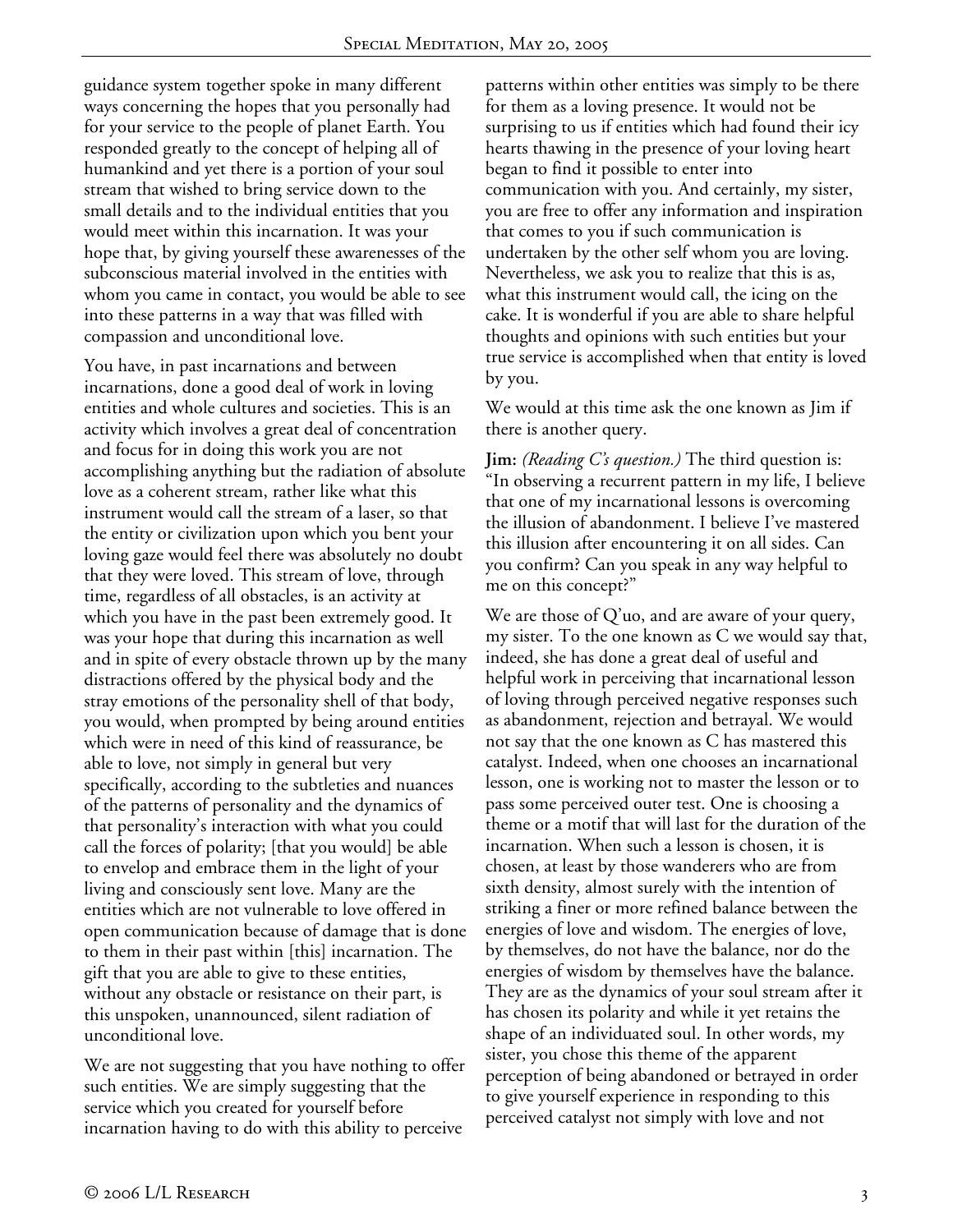simply with wisdom but with an ever increasing awareness of the balance between those two energies.

If you are abandoned and you respond completely with love, you have very successfully balanced the negative emotion that was handed to you with a responsive, positive answer. And yet, you yourself are responding from the position of being flattened by the emotional impact of the experience as it has worked its way through your chakra system or, as this instrument would call it, your energy body. If you respond to the experience of being abandoned with wisdom that is unalloyed or pure, you do not have that experience of being emotionally flattened or crushed by the experience. You simply move on, choosing not to react at all. However, this action does not embrace, envelop and accept in fullness the worthiness of the entity who has abandoned you. Consequently, you have designed for yourself this theme or motif, this incarnational lesson, as it were, so that you may work on striking the balance in your response that is, in this instrument's terms, the most musical, the most crystalline.

Think of yourself as a wind instrument, say, a wind chime that responds to the wind. As the elements of the wind chime are blown and tossed about by the wind, they strike each other and create sound. Your hope in this practice is not simply to love, embrace and accept the entity who has seemingly offered you negative catalyst and not simply to remain uncrushed and unflattened by the experience, but so to combine these elements that you are lifted up and free of the flattening effect and at the same time your continued and abiding love of the one who has seemingly wronged you has lifted up that person also. In this way, your hope, then, is to have balanced the forces of love and wisdom within you while remaining highly positively polarized in service to others. In this way, the suffering that is inevitable when catalyst strikes the seeker is honored and then the experience is raised up as an offering to the one infinite Creator. And there is the experience, in a very small way, as the one known as Jesus the Christ [had], of the suffering having been redeemed by great and unconditional love, so that you have the experience of the cross and the experience of resurrection as well.

In general, we may say that within the incarnational lessons that each wanderer chooses for herself, the goal is not simply to learn a lesson. The goal is to

practice a kind of lesson in such a way that the soul stream that is practicing this lesson is, little by little, purified and refined in the fire of planet Earth and the incarnation that you are now experiencing, so that that soul's essence becomes ever more beautiful and is ever more completely dedicated to serving the one infinite Creator. Thusly, it is not so much that you are learning lessons but that you are learning how to give yourself as a gift in every thought and in every action to the Creator whom you love so unconditionally and who loves you so unconditionally.

My brother, is there another query that is on the paper at this time?

**Jim:** *(Reading C's question.)* There is one more: "In the dream state, for over twelve years, I've been nurturing babies during sleep. I offer them physical care, they offer me telepathic teaching and seem more conscious than I. I've cared for these babies in normal Earth-type nurseries and also in underwater nurseries. Some are not of Earth and possess a center of gravity that makes them unstable on our surface. I deliver these children to ships where I assume that their proper star families will continue their caregiving. Can you confirm that I'm giving an actual service in these actions?"

We are those of Q'uo, and are aware of your query, my sister. My sister, you are not the first entity to ask us concerning service to these infants and we may assure you that you are being a very real and genuine service to them by the love with which you nurse and embrace them and the care which you take of them. May we say that indeed these entities are not of your race, yet they have intimate ties with your planetary sphere and with humankind and are, in their own way, wanderers in your so-called inner planes where they have come to serve. Your service to them is very real and we thank you for the fastidiousness with which you approach this highly unorthodox service.

They are indeed cared for by others as well as yourself and by realms other than that which you experience in the dreaming state. The theme of your service within incarnation at this time, as you can see, is little understood among the people of Earth, for you have come here to love. And we thank you, my sister, for the great care that you have taken in every way that you may find to dedicate yourself to